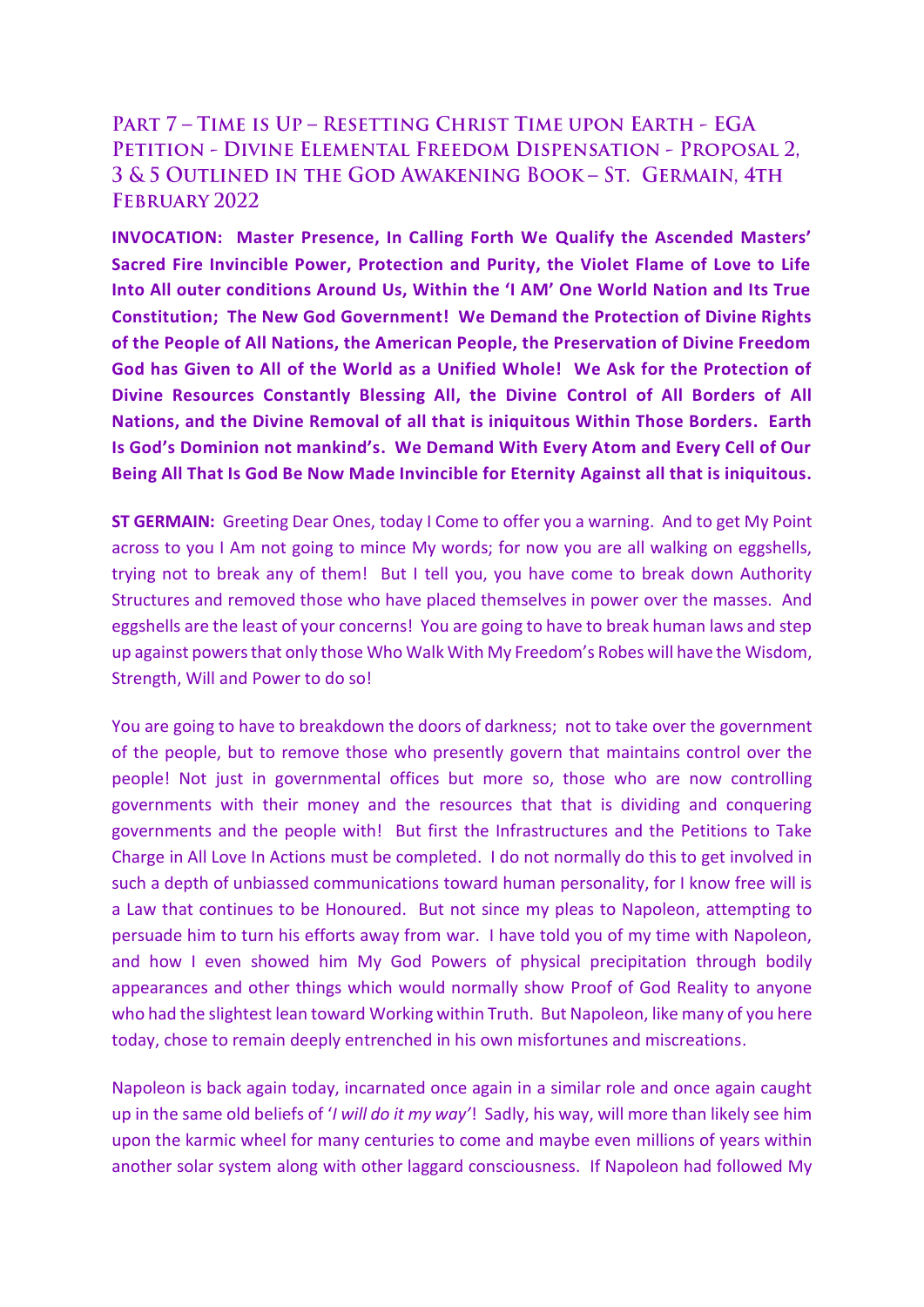Guidance, and I gave him a Great Deal of Guidance, right there, Standing before him in My Physical Body Created for that Purpose, We would have a United States of Europe, and much closer to a One World Nation than you are today!

However, the Energies *(consciousness of the masses)* of the late 1700's and early 1800's are not the Energies of today and the Powers of those I Am Training Now in Accordance with Cosmic Laws are more aware of the consequences of not following such intense Guidance from Higher Realms.

You see Dear Hearts, Napoleon Bonaparte, found himself unconsciously within thoughts of not creating in any sort of positivity, but in the weaknesses of inanities, that is, to be empty and unsubstantial in Rightful Love In Action, and where his choices and attitudes towards Appropriation of God Life in decision making, which led him to not only his demise, a victim of his own false sense of grandeur, where he and many around him, remained entangled and caught up in the incarnational consciousness loops of thinking like a human having the power to change life through force, struggle and deletion of God Life! War is never the answer, and believe Me the war you are fighting against today, a war of that, which cannot be seen and that kills without raising a sword or firing a shot from a gun. And it is this type of war that requires a Love So Full and Free of Ego Personality that this will be humanity's ONLY form of Salvation Now.

I Am here again today, to remind you how Significant and Full of God Life you have within you, if you did not give your outer lives your Energies to create that which is based upon illusion and untruths, that continue to breed complacency, contempt and misgivings that are not substantiated in any True Qualification of God Life! Thus, the Emptiness of God Life, or should I say Emptiness of God's Love, Wisdom, Truth and Power!

Dear Brothers and Sisters, I have told you, if you wish to Hold a Seat upon any Christ Council, now in Awareness amongst those more Advanced New World Servers, hold True to the 28 Rules of Engagement. Nothing else will help you! Not even this EGA Ashram can help you unless you begin helping yourself First! If you are going to Act from a Position of Authority, a place of World Government, within your Christ Councils within a One World Nation, Greater than any dark forces or iniquitous behaviours, you are humanly mistaken that you can! You can't! Lightworkers have now waited too long to make their move at the Levels of Awareness and Resonances necessary to do such things, as a Divine Ashramic Group of Synthesis! Most today are more interested in their own impressions of what they deem the New World will look like, based upon old perceptions of the old *'new age'*! The New World will look like nothing that one has yet seen upon Earth before! Until the Inner Work is done and one has broken free of their own miscreated incarcerations that corral, bind, suppress, conquer, mute, disempower and tries to destroy the Truth of God for you, you may as well resign yourselves to the fact that your karmic wheel is going to continue for you!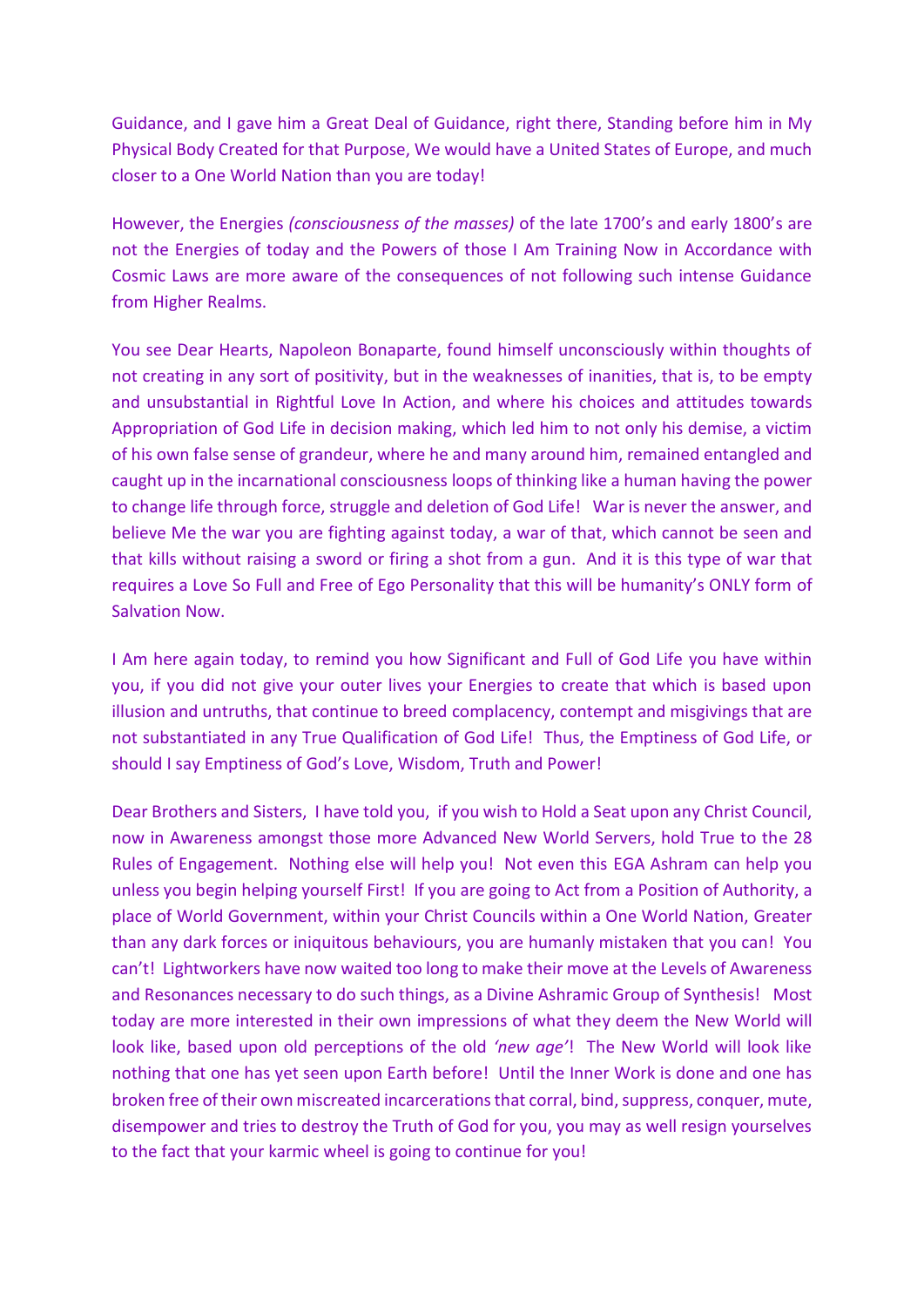Dear Souls, you are giving every sign within this Ashramic Group that would indicate to Us, a lack of Attention to detail, provided for you by the Masters and Other God Intelligences and where **Time on Earth, Is Now Up,** before Real Change can occur, figuratively speaking! *'Urgency',* now is upon you, there is not a single second that you can afford to live your lives as disconnected individuals within any sort of separation consciousness.

This *'Resetting of Christ Time Upon Earth Petition, along with the Proposals 2, 3 and 5 from The God Awakening Book'*, to find their conclusionsis about to pass its *'sell by date'!* This may sound a little trivial using this terminology, but Dear Hearts, you are just not *'buying'* the Truth of God, the Rightful Applications of God Life in Accordance with Cosmic Law. Time is not a commodity now on the supermarket shelf, where you can walk the isles with your trolleys and putting *'time'* into it, taking that amount of *'time'* home for your weekly consumption, only to go back again next week to buy more, even though you did not consume what you bought last week. Time on Earth is finite Dear One's and the more of you who are happy to think that it is infinite where you can come and go until you finally *'get it'*, will simply continue the Illusion of *'time'* elsewhere, that you see as Real.

You have been told about the True meaning of the word *'Urgency'* and that it does not relate to the aspect of time in this case! It relates instead to the *'Rightful Application to God Life'* in *'Accordance With Cosmic Law'* to be able to provide the Correct Formulas of Approach for a Whole Human Race to Ascend at once! This is a Responsibility that you as the Members of the Elemental Grace Alliance Accepted Voluntarily and Who have given your Pledges and Covenants to. These Pledges are the *'Words of God'* that you Pronounced to your 'I AM' Presence and the *'Words of God'* through your own Individualized Expressions of God by your own Volition; These are the *'Words'* you gave to Me, St Germain and Every Other God Intelligence that has Given Their *'God Words'* to You, in Support of You Who Asked for Those Pledges from Them to Be There when You Call upon Them! Where are you When We Call Upon You and Give You Our Undivided Attention every nano second of your lives? Sounds a little harsh coming from a Master doesn't it!

Dear Souls, it is not coming from Me, I Am just reflecting your image of conscious creation back to you, this is your creation, not Mine! This is the 'I AM' Presence replicating yourself, to show you that which you cannot see by your own accord, effort and Self Rightful Application to Heal your own life. It is another attempt to get your Undivided Attention to stay upon the *'God Train'* and not keep getting off at each station to take in the view while filling in your perceived *'time'* out of fear of the unknown! Yes, anyone who is not following the Calling and Guidance of the 'I AM' Presence is coming from a place of fear! So what are you afraid of? Only one thing Dear Hearts! **A New God Life, free from fear!**

Yet, with the constant reminders and the detailed explanations of God Truth, still the fundamentals, *'that you are NOT human beings caught up in incarnational Soul consciousness'*, is not being Heard. You read the words, and listen to the messages, but you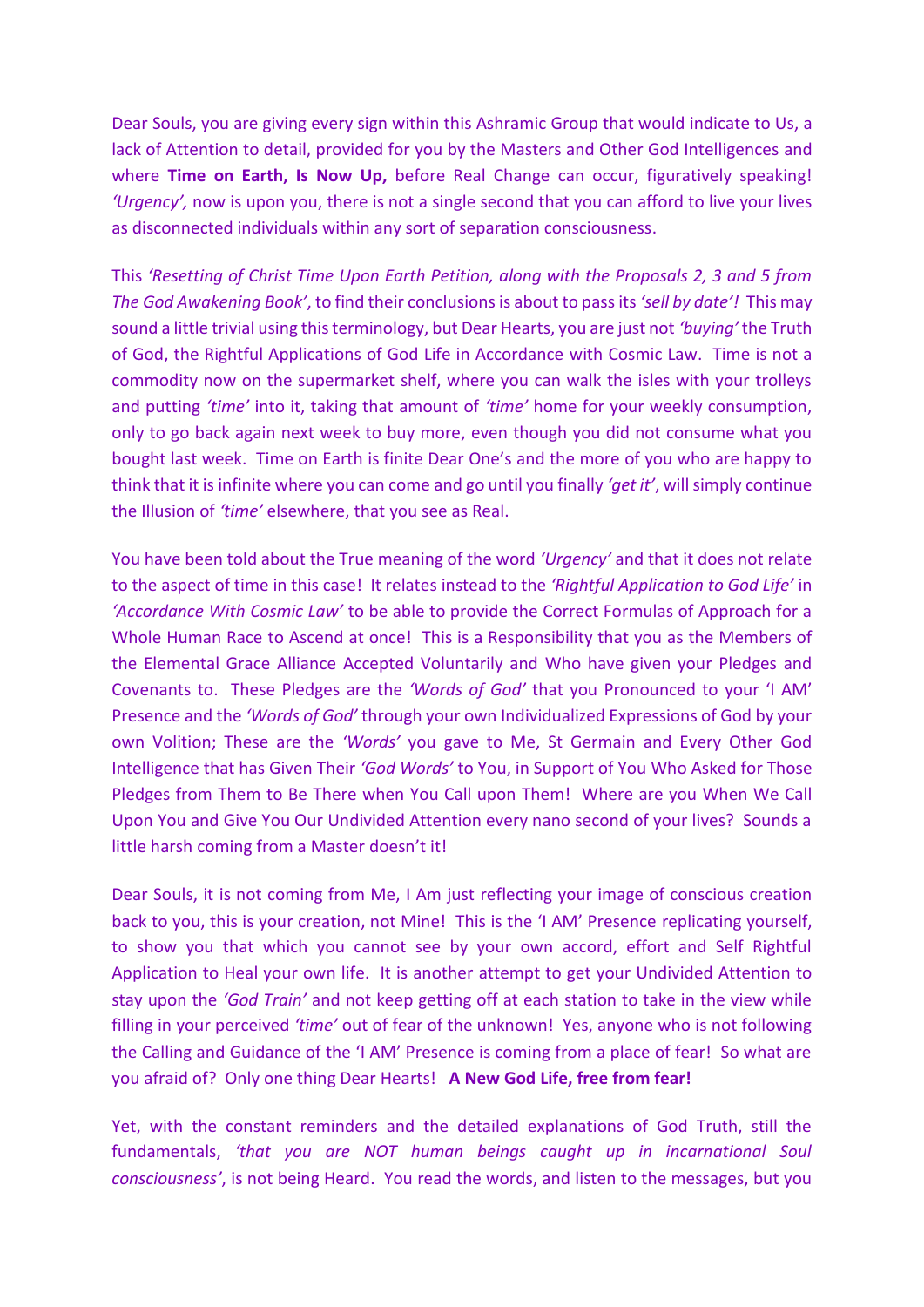are still not *'Hearing'* the Reality of Truth that you are facing off with now, wondering if to jump into the unknown and just take your chances! Napoleon took his chances. Three Centuries later, he is still unaware of the choices he continues to make again in this lifetime! What will it take for anyone to finally be able to *'See'*, that you are standing upon a cliff's edge, where not only your demise will be guaranteed, if the edge you are standing on collapses under your feet without further notice, but a whole cliff face where stands a culture, a race of people, a belief system, religion, community, town, city or nation will all fall together, only to dig themselves out of the rubble and heal the *'scars'* of wasted Opportunities in futures to come!

Yes, We have said that your Victory is Secured! You will be the Mighty Victory! And that is True! But what you have not yet Self Realized is that your Mighty Victory may not be in this incarnation now, but many incarnations in the future! You know the analogy that Jesus gave you about jumping the train!

*The Masters on All Levels are Waiting for you to make the Rightful Choices that will Secure Your Ascension in this lifetime, but you do not seem to take this seriously enough, and keep allowing yourself to be controlled by what is happening in your outer worlds. Are your heads stuck in the sand, not wanting to see the significance, magnitude or seriousness of the world situation?* In a previous Discourse about *'Taking Charge'* of your lives by Lord Melchizedek, another true analogy was given, showing you just how human consciousness is playing out on earth today, while those in power continue to guide you all into their *'time binding'* corrals of manipulated and controlled environments, where they can exploit you for their own misperceived gains. This analogy will be the third time that this is mentioned within these Petition Discourses. You know the rules of the game you call baseball. One, two, three strikes and you are *'out'*! Well, one, two, three strikes against your choices to Live and God Life from here on in, will see you being held *'within'* the various pens of a much greater enclosure not just this world alone in the future, controlled by laggard consciousness!

**LORD MELCHIZEDEK:** *"You have corralled yourselves into confined existences that allows you to repeat all your old ways, your habitual daily life, your beliefs in deprivation of your Soul, withdrawal of Divine Love replacing these things with everything that sustains your beliefs that you are less than God.*

*"Our Beloved Sister Sue shared with Peter the other day a story about how the Pacific Islanders caught wild pigs that were present on their islands. They would watch where the pigs would gather to feed and for a time would place food for them in the same area. This would take place for a while and then when they saw that the pigs came every day quite voluntarily they would construct a single boundary fence. They would watch and the pigs would see this single fence, but had no fear of it because they could continue to come and eat and go away as they pleased.*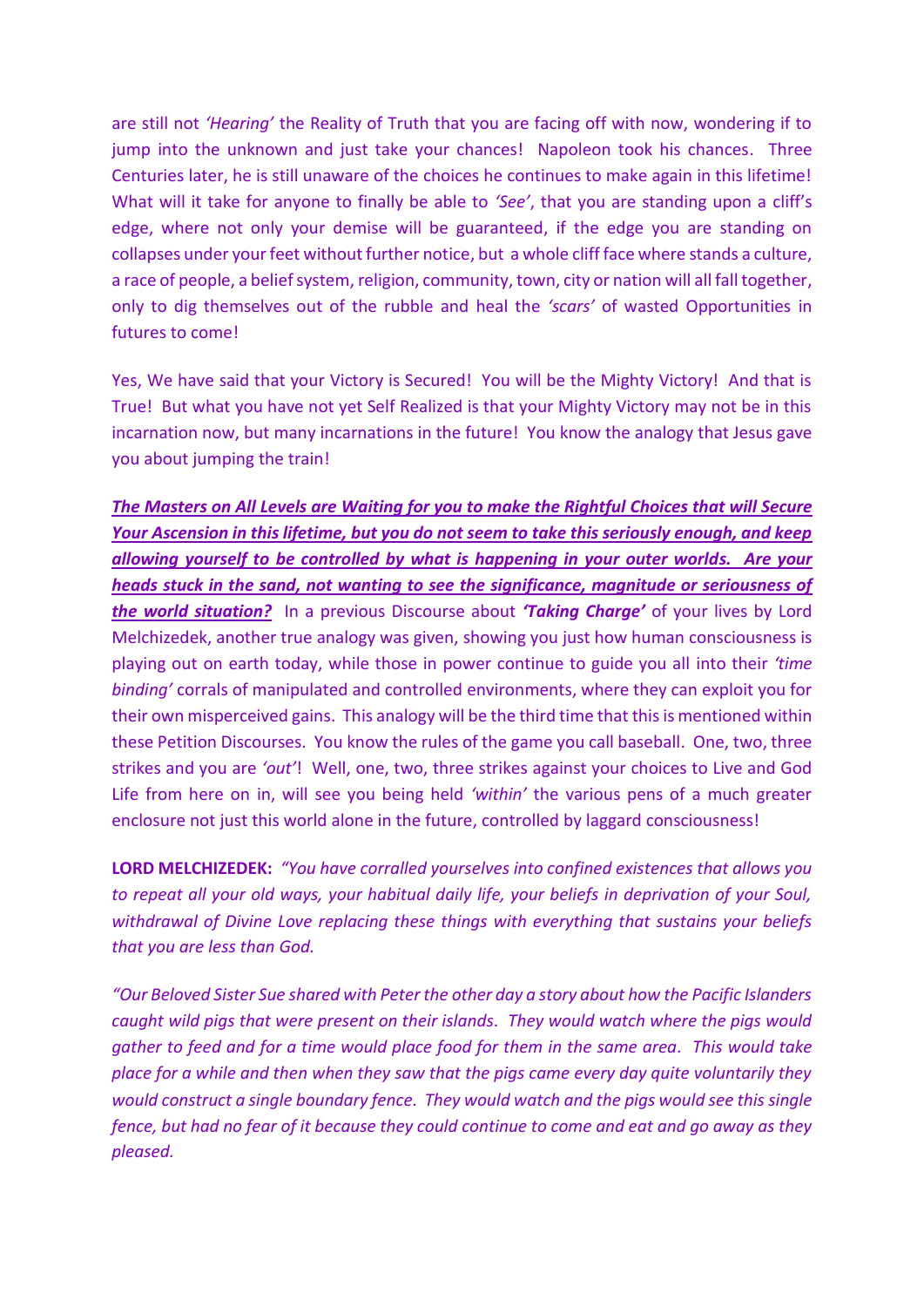*"This would happen over a number of weeks, patiently the Islanders would feed them and when they felt the time was right would construct another line of fence with the plan to ultimately contain them within a pen! Finally the day would come when, while the pigs would feed, the Islanders would hook on the gate and bolt it. By now the pigs knew that every day they would be fed and had no need to leave the pen. Everything they thought they needed was automatically supplied. But little did they know, was that all this time the Islanders were planning to use them to provide their own daily needs. Never again would the pigs ever leave their pen, except by virtue of their demise."*

*"I use this analogy today because it is so pertinent to the human 4 lower bodies and the ego mind or personality! Life is provided in all its needs, yet unbeknown to human life there is another deadly force in action, one that directs the biology to die to their known reality, the life they have given so much of their trust and power to. Your Covid 19 viruses and vaccines are a testimony to this dark ego-plan. Your internet, artificial intelligence and devices with thousands upon thousands of satellites circulating your Island Nations in this Universe, are just a small part of the* 'feed' *you are being given so that the gate can be hooked upon the fence and be bolted."* End Excerpt*.*

I Am going to expand upon this Exposition today, and it will take more than one Discourse to hopefully see a marked raising of Consciousness herein this Ashramic Group Life. This is not about numbers as We have told you, it is a about a *'Few'*, allegorically speaking, who can find God's Truth Within sufficiently enough to make the Breaks away from the old human beliefs and ways of doing things! And this, I Am going to do through the use of the Declaration of Independence and the US Constitution once again! This will be about nothing more than the allowing Oneself the *'Final Surrender'* to the old human existence!

Dear Souls, you are walking a VERY slippery slope right now and if you think you are walking a Path to Freedom and cannot *'Walk'* Your Talk, you are deluding yourselves within one of the greatest illusion of all, human spirituality! I tell you, talking about any more time to Surrender to the Truth of Your own God Life, is a waste of Precious Life, not just your time here to make the Greatest Difference to any human race ever in the History of Any God Creation! Be clear Dear Soul's, your time to choose, is up! You need to take Action NOW! That is, the Love In Action, where you will manifest the dreams of billions upon this Earth! You Dared to Dream? Now you need to Live that Dream! There is no more time for *'dilly dallying'* within the old barriers of human beliefs and past base-line creative endeavours! The past experiences will not help you anymore; Plain and Simple!

Let Us pause here and allow what I have shared with you today to Resonate more deeply than ever before, within Those Who Know They Are here to collapse, halt and be Freed of the tyranny of dark forces within the months to come!